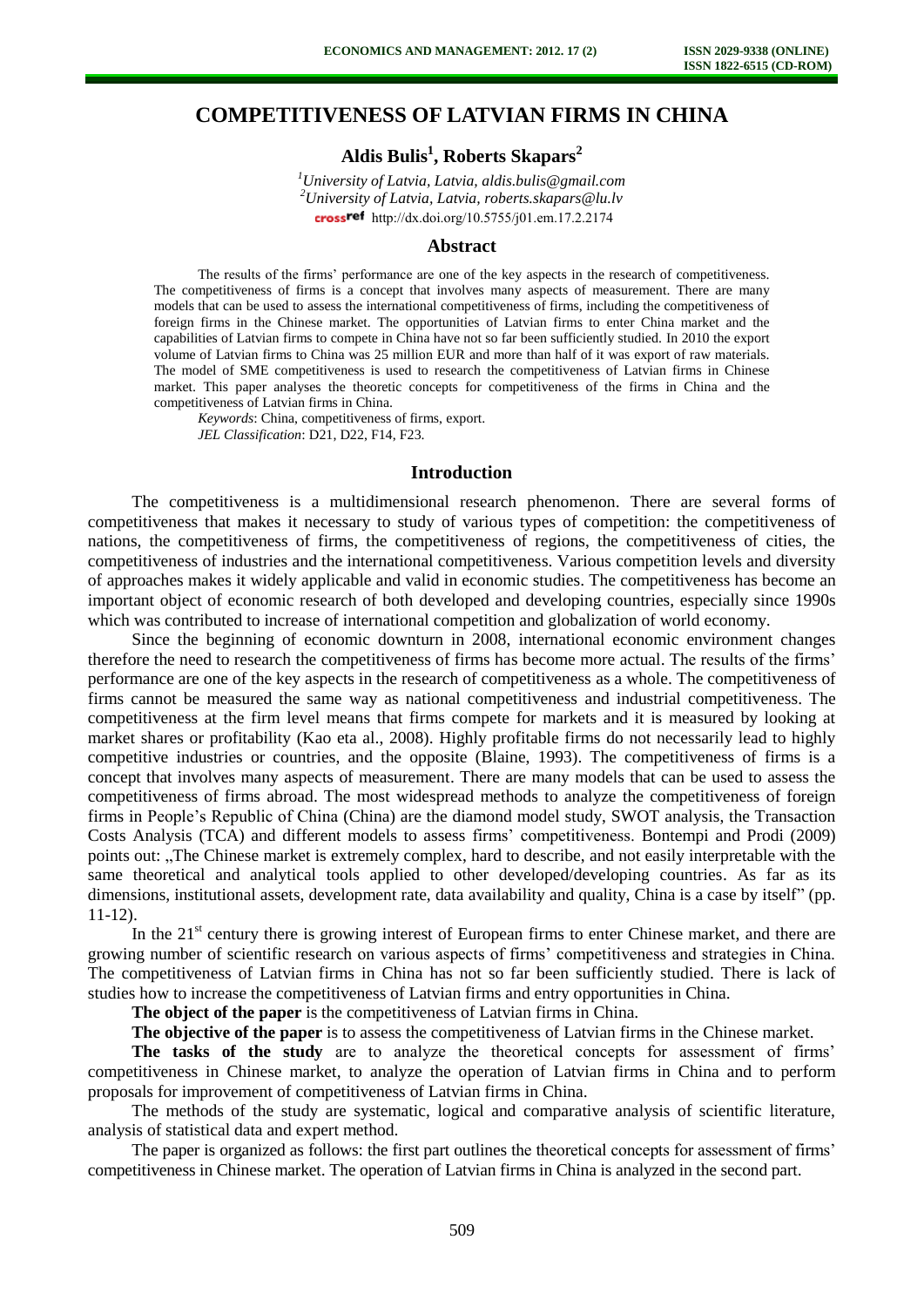## **Theoretic framework for analyzing the competitiveness of foreign firms in China**

The operation of foreign firms in China is investigated in the context of competitiveness of firms and industry competitiveness. The competitiveness and strategies of particular firm or group of firms in China are studied in the context of the firms' competitiveness (Liao & Yu, 2012; Burt et al., 2011; Carlsson et al., 2005; Gleason et al., 2002; Luo, 2001). The study of industry competitiveness means that the foreign firms' operation of specific industries in China can be studied where there are numerous studies on the architectural and engineering industry (Zhao et al., 2012; Ling & Low, 2007; Ling et al., 2005), the consulting industry (Zhao et al., 2011; Ling & Gui, 2009), the real estate industry (Sun et al, 2010; Zhu et al., 2006), the chemical and pharmaceutical industry (Festel et al, 2005; Vermeer & Landsberger, 1987). The most widespread analysis methods of the competitiveness of foreign firms in China are the diamond model study, SWOT analysis, the Transaction Costs Analysis (TCA) and different models for assessment of firms' competitiveness.

The main motivation of foreign firms to enter into Chinese market can be looking for new markets, seeking natural resources, restructuring existing production through rationalization and finding strategically related assets (Chen&Reger, 2006). The important point in the discussion about the operation of European firms in China is the differences of market potential and cultural differences between Europe and China. Carlsson, Nordegren and Sjoholm argue: "Western firms locating in China face a business environment that differs from their home country environment. The differences increase uncertainties and are negative for economic performance" (Carlsson et al., 2005. p. 21). Chinese market is attractive for foreign firms because China is a rapidly growing economy and its domestic demand is growing. China's GDP in the first decade of 21st century grew at least 8% per year and China has more than 1,3 billion potential customers (OECD, 2011).

Since 1979 there are currently almost 660,000 foreign investment projects in China from over 150 countries, contributing to almost one-third of China's industrial outputs and 56 per cent of its total exports in 2010 (Chang & Park, 2012). Local firms form a substantial competition in Chinese market: local competitors challenge foreign multinationals with low costs, managerial flexibility and extensive distribution networks (Hexter & Woetzel, 2007). Liao and Yu have found that the performance of foreign firms in China can be improved by both knowledge transfer from local suppliers and regulatory support from local governments (Liao & Yu, 2012). The transfer of local suppliers' knowledge can be encouraged by moral and pragmatic interpartner legitimacy but regulatory support can be advanced, if business development of foreign firm is in line with the interests of local government that might be creating the prosperous future and stimulating economic development. The firm entering Chinese market may face a number of obstacles that affect the operation of firm: government intervention, cultural differences and manage those differences, highly competitive and unpredictable business environment (Zhao et al., 2012); the Chinese government forced foreign firms to establish joint ventures with local firms as a condition of market access (Chang & Park, 2012). China's 12th Five-Year Strategic Plan is related to opportunities and risks for operation of foreign firms in China because it provides to rebalance the economy by encouraging domestic consumption, developing the service sector, shifting to higher value-added manufacturing, conserving energy and cleaning up the environment (Casey & Koleski, 2011). The Comprehensive work plan of energy conservation and emission reduction during the Twelfth Five-Year period is scheduled.

The competitiveness of Latvian firms in China can be assessed applying one of the models of firm competitiveness. A number of characteristic aspects of Latvian firms should be taken into account choosing a competitiveness model for assessing of Latvian firms' competitiveness in China. Firstly, Latvia has a great number of small and medium sized enterprises (SME). The proportion of the SME in total number of Latvian enterprises was 99,7% in 2008 (Central Statistical Bureau). Secondly, Latvian firms have short experience in the operation in foreign markets and relatively short experience in the internationalization of business compared with firms from Western Europe. Latvia is an independent country since 1991 and Latvian firms operate in the free market conditions and accumulate experience operating in foreign markets since 1990s. It indicates that the model of SME competitiveness can be useful for assessment of competitiveness of Latvian firms in foreign markets. Appropriate model in this case is the SME competitiveness model that is performed by Man, Lau and Chan and developed by analyses of numerous studies on firms' competitiveness. These researchers argue that "the competitiveness studies" focusing on large corporations may not be applied directly to the SME level" because "larger and smaller" firms differ from each other in terms of their organizational structures, responses to the environment, managerial styles and, more importantly, the ways in which they compete with other firms" (Man at al.,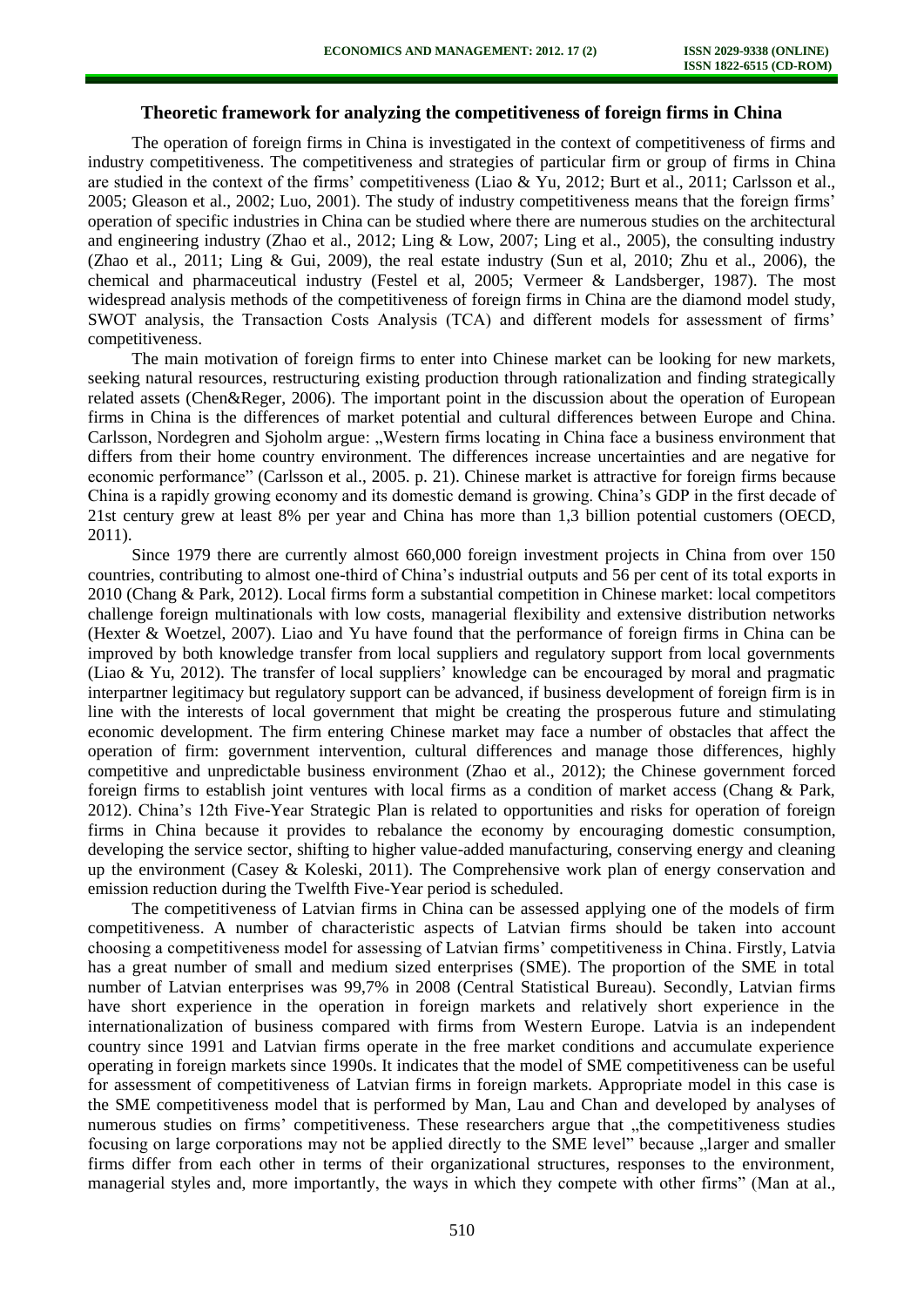2002, pp. 128-129). Man, Lau and Chan reviewed the relevant literature on SME competitiveness and summarized three major conclusions. Firstly, models of competitiveness should take the threefold dimensions of potential, process and performance into consideration, although it is necessary to specify appropriate constructs to these dimensions for different contexts and for operationalization. Secondly, the choices of constructs and variables should also meet the characteristics of long-term orientation, controllability, relativity and dynamism. Thirdly, the competitiveness of SME should comprise the four major constructs relating to the firm's internal factors, external environment, influences of the entrepreneur and the firm's performance. The relationship between the constructs, the characteristics and the dimensions of competitiveness are summarized in Figure 1.



**Figure 1.** SME competitiveness. The relationship between the constructs, characteristics and dimensions of SME competitiveness *Source:* Man T.W.Y. et al., 2002, p. 131.

Internal firm factors are financial, human and technological resources, organizational structure and systems, productivity, innovation, quality, image and reputation, culture, product/service variety and flexibility, and customer service. The external environment is particularly influential in determining the competitiveness of SME because the lack of market power and the turbulent nature of newly emerging markets faced by many SMEs often make them more vulnerable to external influences than larger firms, as MNC. The important feature of SME operation is the influential role of the entrepreneur in affecting the performance of the firm, particularly when the firm remains small. Competitiveness is only a means to an end, that is, the performance of firm. The performance resulting from the competitiveness of SME should be long-term focused than short-term oriented. These principles of constructs as well as the context of the characteristics and dimensions were applied to analyze 3 round table discussions that were conducted from June 2011 until March 2012. The topics of the round table discussions were the competitiveness of Latvian firms in China and the export performance of Latvian firms to East Asian countries. All round tables were noted and transcribed for data analysis. The participants of the round table discussions were experts on East Asia issues, policy makers whose work with export promotion as well as representatives from firms which operate in Chinese market or are planning to enter into Chinese market.

## **Operation of Latvian firms in China**

The competitiveness of Latvian firms in China and export to China are important for several reasons. Firstly, Latvia has a negative trade balance with China. In 2010 the export from Latvia to China was 8,6 times less than the import from China. The export volume was 25 million EUR in 2010 (Table 1). The export to China accounted 0,4% of total Latvian export volume in 2010 which is the 28th greatest export market for Latvian companies.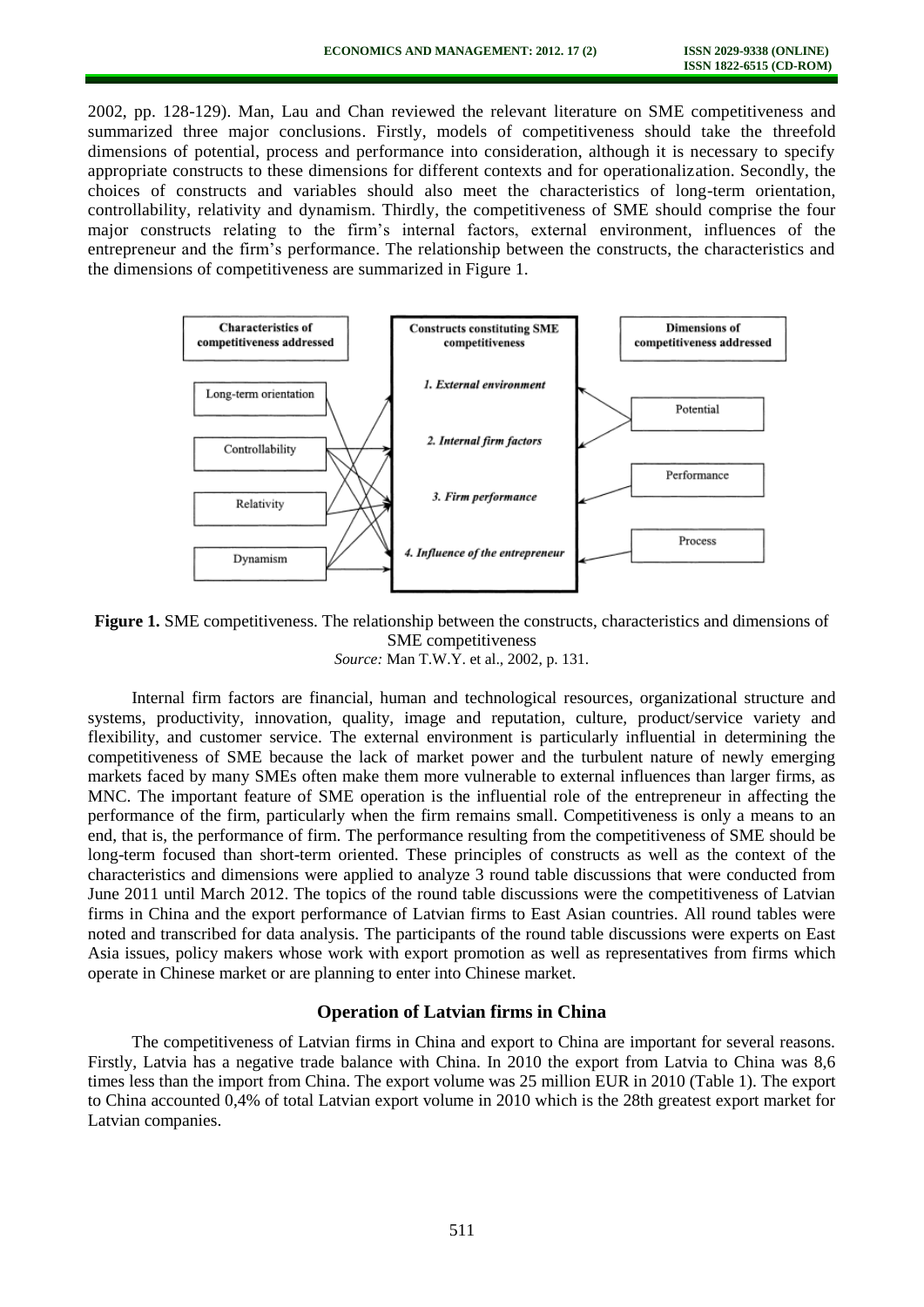| Year | <b>Export</b> | Import      |
|------|---------------|-------------|
| 2004 | 10 644 726    | 88 572 605  |
| 2005 | 10 202 262    | 128 883 337 |
| 2006 | 19 281 413    | 190 443 275 |
| 2007 | 22 461 082    | 350 663 668 |
| 2008 | 27 406 788    | 364 748 182 |
| 2009 | 15 809 104    | 141 570 432 |
| 2010 | 25 019 350    | 216 102 263 |

**Table 1.** Trade balance between the Republic of Latvia and the People's Republic of China 2004-2010

*Source:* the data of the Central Statistical Bureau

Secondly, it is significant for Latvia to diversify the export markets because the export of Latvian firms to European Union countries (EU-15, other EU countries, Lithuania and Estonia) accounts 72% from total export volume (Figure 2). Increasing export to the Chinese market is the opportunity to diversify export of Latvia.



**Figure 2.** Structure of Latvian export by groups of countries, 2004-2010 (million LVL) *Source:* Economic Development of Latvia. Report., 2011, p.21.

Thirdly, Latvian firms do not use sufficiently the growth of China to boost their export. In 2010 China became the second largest economy in the world and its growth continued during the global economic downturn: in 2008 China's GDP grew by 9,6% and in 2009 it grew by 9,2% (OECD, 2011). China's GDP in the first decade of 21st century increased at least by 8% per year (Figure 3).



**Figure 3.** China real GDP growth, 2000-2010 *Source:* the data of the OECD

According to the model of SME competitiveness performed by Man, Lau and Chan, the SME competitiveness consists of four constructs: external environment, firm's internal factors, influences of the entrepreneur and the firm's performance. The empirical data of the research is analyzed basing on these constructs. The empirical data is obtained and summarized conducting 3 round table discussions that were attended by 23 experts on East Asia issues, policy makers whose work with export promotion as well as representatives from firms which operate in Chinese market or plan to enter into Chinese market.

*External environment.* An expert with more than three years work experience in China and more than three years experience in promotion of international economic relations argues that "the number of Latvian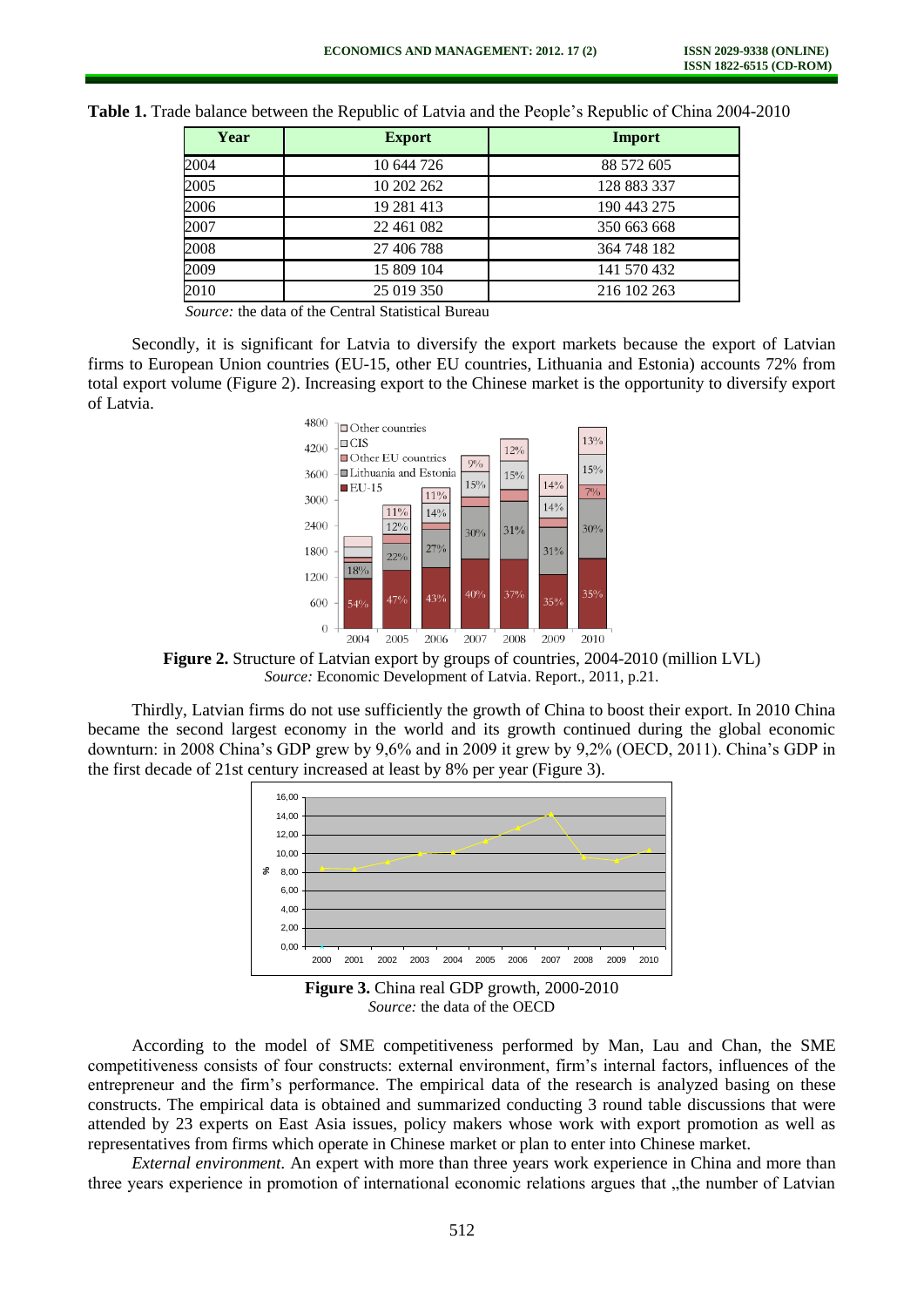firms operating in China is low because the registration procedures are very long and complicated in China which makes it difficult to start business in China" (The University of Latvia the Faculty of Economics and Management, 2012). One of the best ways for firms to promote export to China is establishing its own office in China in order to access directly contacts in China and to provide better opportunities for trade. Experts of the round table discussions noted that China for Latvian firms is far and obscured market, the patent issues are important in China as well as the business culture and business conditions differ in China. Experts from the Latvian government institutions working with the promotion of economic relations with China said that companies can use the official government visits in China to build contacts with partners in China but the number of firms interested in this opportunity is low; Latvia has very good political relations with China but the economic cooperation between both countries are with low intensity (The Ministry of Foreign Affairs of the Republic of Latvia, 2011). The disadvantage is that there are not visa-free regime between Latvia and China, excluded Hong Kong and Macao, which complicates the operation in Chinese market.

*Internal environment.* The expert with more than three years working experience in China and more than three years working experience in export promotion to China finds that "the Latvian foreign service support Latvian firms strongly but the problem is that firms have the lack of skills to use these opportunities" (The University of Latvia the Faculty of Economics and Management, 2012). Firms entering Chinese market have to use not only governmental support but also other professional assistance – the solutions of banking and legal services. Experts argue that Latvian firms do not have a deep knowledge and experience about Chinese market. The establishment of own office in China is important for successful business in China but Latvian firms have difficulties to provide it as well as Latvian firms have lack of funding for marketing entering Chinese market. The entrance to China market is easier for internationally well-known firms rather than for small and internationally unknown firms, as most of the Latvian firms. Experts emphasized that Latvian firms have the difficulties to provide necessary volume of export to China.

*Influence of the entrepreneur.* The head of food company with over 5 years working experience in the export organization believe that that "important motivation for the firm to enter the Chinese market is the need to diversify export markets because Latvian firms have experienced in the past that a large share of firm's export in one particular foreign market from total firm's export may have negative effect on the longterm performance of firm" (The Investment and Development Agency of Latvia, 2011). Latvian entrepreneurs lack knowledge about China as well as they lack experience and skills for operation in Chinese market. The preparatory work made by entrepreneurs before entering the Chinese market is insufficient therefore they loose their investments in China. The entrepreneurs can use the appropriate support from the institutions of European Union in China in order to enter into Chinese market but entrepreneurs do not know about these opportunities or don't use good enough them.

*Firm performance.* The export volume of Latvian firms to China was 25 million EUR in 2010 that was one of the lowest among member states of the European Union in 2010. The competitiveness of Latvian firms in China is insufficient because export to China constitute 0,4% of total Latvian export and more than half of the export was export of raw materials (Table 2).

| <b>Commodity groups</b>                                   | <b>Volume</b><br>(EUR) | <b>Share of total export to China</b><br>$($ %) |
|-----------------------------------------------------------|------------------------|-------------------------------------------------|
| Metals and metal products                                 | 9687086                | 38,72                                           |
| Mineral products (peat)                                   | 3 5 5 4 8 0 4          | 14,21                                           |
| Vegetable products                                        | 3 159 030              | 12,63                                           |
| Machinery and mechanical appliances, electrical equipment | 1881223                | 7,52                                            |
| Various manufactured goods                                | 1 444 276              | 5,77                                            |
| Chemical industry                                         | 1 263 867              | 5,05                                            |
| Wood and wood products                                    | 1 093 963              | 4,37                                            |
| Plastic products, rubber and rubber products              | 951 317                | 3,80                                            |
| Vehicles                                                  | 857414                 | 3,43                                            |
| Optical instruments, clocks, music products               | 523 316                | 2,09                                            |
| Textiles and textile goods                                | 375 290                | 1,50                                            |
| Others                                                    | 227 764                | 0,91                                            |
| <b>Total</b>                                              | 25 019 350             | 100,00                                          |

**Table 2.** Latvian export to China by commodity groups in 2010, EUR

*Source:* the data of the Central Statistical Bureau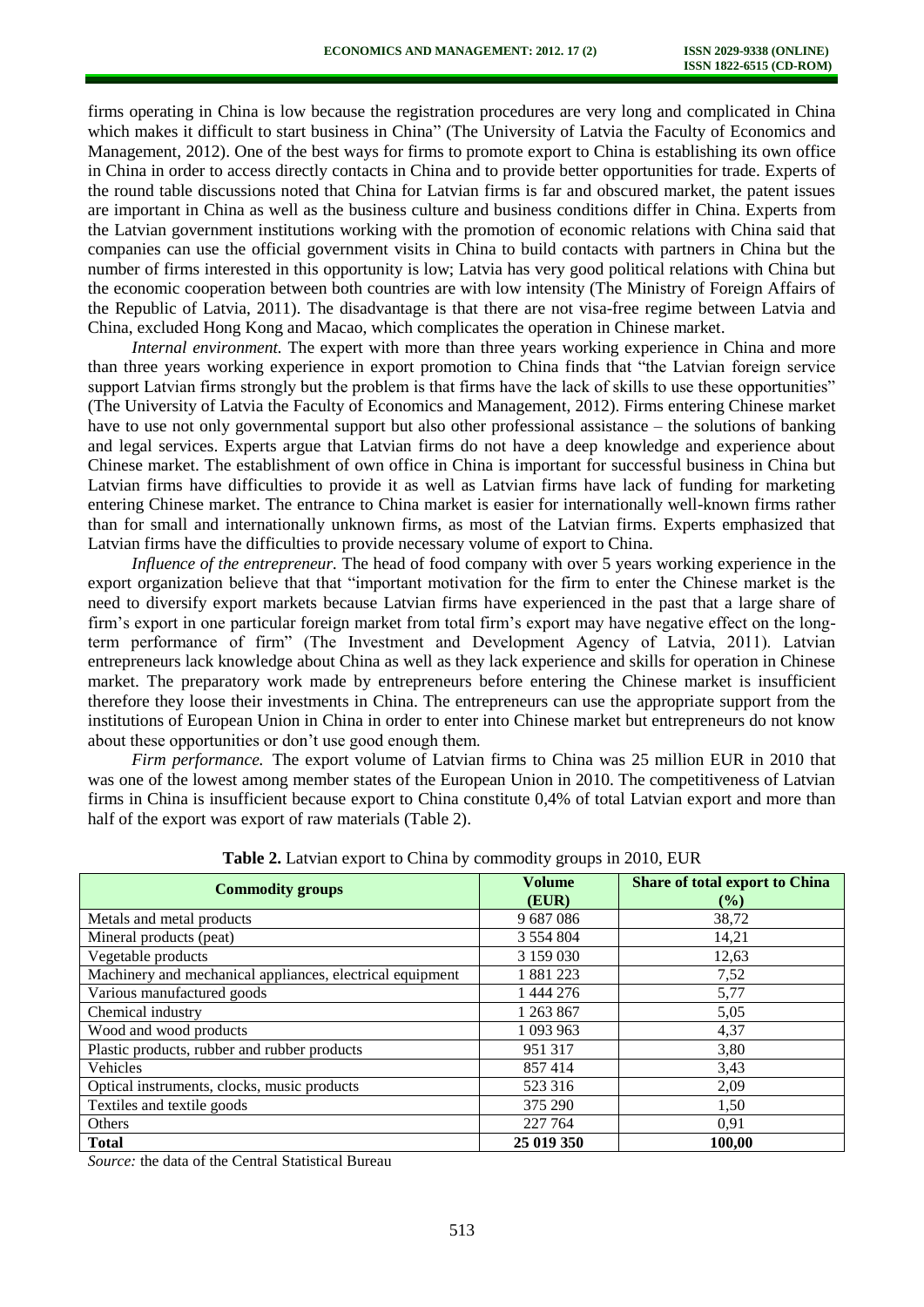Expert who works in promotion of Latvian export to China gave an example that "appealing to the food companies to bring their goods in China, these companies did not have the capability to register their products in China because the main obstacle is that it is very difficult to find partner in China who really wants to distribute Latvian goods in China" (The University of Latvia the Faculty of Economics and Management, 2012). The representatives from governmental institutions underline that perspective sectors for Latvian export to China are food, pharmaceutical goods, services (tourism, IT products). The choice of these perspective sectors are not based on research. Expert with more than 10 years working experience in the promotion of cooperation between Latvia and China argue that the Chinese language skills do not guarantee success in China, but it can facilitate the entrance in Chinese market.

#### **Conclusions**

The competitiveness of Latvian firms in China has not so far been sufficiently studied as well as there are lack of studies how to increase the competitiveness of Latvian firms and entry opportunities in China. The structure of Latvia's export shows that Latvian firms have low volume of export to fast growing markets, the most promising of which is rapidly and steadily growing Chinese market. China's GDP in the first decade of the 21st century increased at least by 8% per year giving opportunities for Latvian export to China but these opportunities is insufficiently used – Latvian export to China was 25 million EUR in 2010. The competitiveness of Latvian firms in China is insufficient because the annual export of Latvian firms to China in the period from 2004 to 2010 was at least 8 times less than import from China, the export to China accounted 0,4% of total Latvian export volume in 2010 as well as more than a half of the export was export of raw materials.

Three round table discussions on Latvian export and the competitiveness of Latvian firms in China were analyzed in the paper. The round table discussions were assessed applying the model of SME competitiveness performed by Man, Lau and Chan. According to the model the competitiveness of firms is characterized by external environment, internal firm factors, firm performance and influence of the entrepreneur. Latvian firms have difficulties to enter Chinese market and they are insufficiently active in using existing export support opportunities to enter the Chinese market. The main obstacle for Latvian firms in entering the Chinese market is inability to register their company and products in China as well as the lack of resources to provide own representative in China. To improve the competitiveness of Latvian firms in China, the firms have to enhance knowledge, skills and capabilities for the operation in the Chinese market. Firms have to invest more resources in activities which promote their entrance to Chinese market.

The limitations of the research are related to the fact that the empirical material consists of round table discussions but there was no other quantitative or qualitative data gained in empirical way. The wider range of the quantitative or qualitative methods should be used in studies in the future to analyze the competitiveness of Latvian firms in China.

#### **References**

- 1. Blaine, M. (1993). Profitability and competitiveness: Lessons from Japanese and American firms in the 1980s. California Management Review, 36, 48-58.
- 2. Bontempi, M.E. & Prodi, G. (2009). Entry strategies into China: The choice between Joint Ventures and Wholly Foreign-Owned Enterprises An application to the Italian manufacturing sector. International Review of Economics and Finance, 18, 11-19.
- 3. Burt, S., Johansson, U., & Thelander, A. (2011). Standardized marketing strategies in retailing? IKEA's marketing strategies in Sweden, the UK and China. Journal of Retailing and Consumer Services, 18, 183-193.
- 4. Carlsson, J., Nordegren, A., & Sjoholm, F. (2005). International experience and performance of Scandinavian firms in China. International Business Review, 14, 21-40.
- 5. Casey, J. & Koleski. K. (2011). Backgrounder: China's 12th Five-Year Plan. U.S.-China Economic&Security Review Commission, June 24, 2011.
- 6. Central Statistical Bureau (to the Government of the Republic of Latvia), http://www.csb.gov.lv/
- 7. Chang, S.J., & Park, S.H. (2012). Winning Strategies in China: Competitive Dynamics Between MNCs and Local Firms. Long Range Planning, 45, 1-15.
- 8. Chen, X., & Reger, G. (2006). The role of technology in the investment of German firms in China. Technovation, 26, 407-415.
- 9. Economic Development of Latvia. Report. (June 2011). Riga: Ministry of Economics, Republic of Latvia.